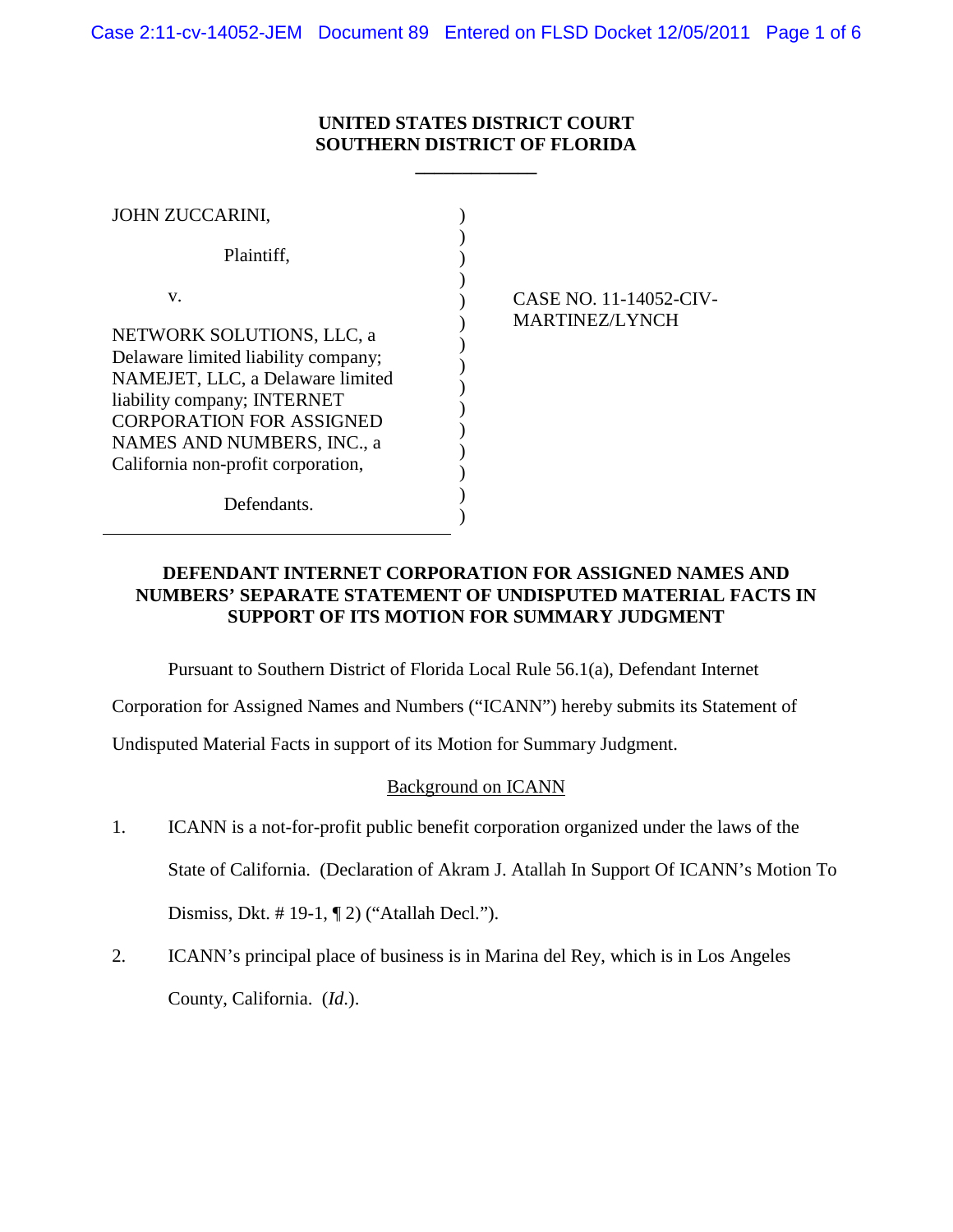- 3. ICANN does not engage in commercial business, but rather administers the Internet's domain name system on behalf of the Internet community, pursuant to a series of agreements with the United States Department of Commerce. (*Id.*).
- 4. ICANN maintains a series of agreements with generic TLD Internet registries (such as .com and .net) and registrars, and these agreements provide that the registries and registrars pay ICANN fees, some of which are based on a per-registration basis. ICANN collects these fees only from the registries or registrars, and not from the registrants. (*Id*. at  $\P$  3).

#### Plaintiff's Allegations

- 5. Plaintiff alleges that he, beginning in 1998, registered a "certain number of domain names with the domain name registrar Network Solutions." (Am. Compl. at  $\P$  28).
- 6. In 2007, to satisfy a judgment obtained against Plaintiff, the United States District Court for the Northern District of California appointed a receiver and ordered that Network Solutions transfer Plaintiff's domain name registrations to the appointed receiver, Michael Blacksburg. (*Id*. at ¶¶ 29-32).
- 7. Pursuant to the Court's order, Network Solutions transferred ninety domain name registrations from Plaintiff to Mr. Blacksburg. (*Id*. at ¶ 32).
- 8. In May of 2010, Mr. Blacksburg allegedly failed to renew the registration for 14 of the ninety domain names, which needed to be done on a yearly basis in order for Mr. Blacksburg to maintain his status as the registered domain name holder. (*Id*. at ¶ 35).
- 9. As a result of Mr. Blacksburg's alleged failure to renew the 14 domain names, the domain names proceeded to an automated Internet auction process, through a mutual agreement between Network Solutions and defendant NameJet. (*Id*. at ¶ 36).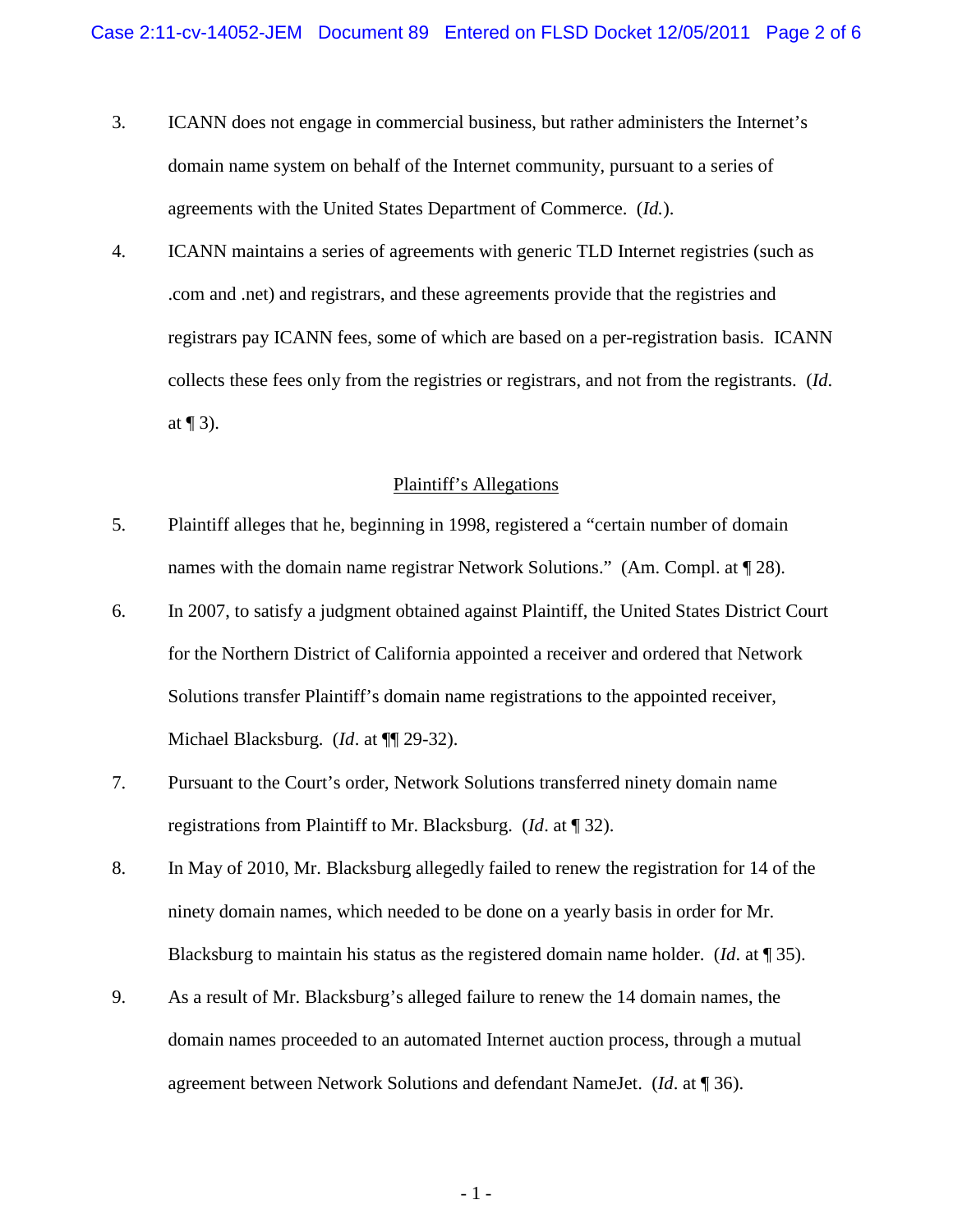- 10. Plaintiff alleges that the domain names proceeded to auction because of Mr. Blacksburg's non-renewal. Further, had Mr. Blacksburg followed certain post-auction processes (which it is alleged he did not), Blacksburg would have been entitled to up to 20 percent of the auctioned price, the proceeds of which would have gone toward the satisfaction of Plaintiff's debt. (*Id*. at ¶¶ 38, 40).
- 11. Plaintiff claims that, because the 14 domain name registrations were part of the courtordered receivership estate, Network Solutions was negligent in failing to place a "hold" status on the 14 domain names and allowing those domain names to proceed to automatic auction. (*Id*. at ¶¶ 41-54).
- 12. Plaintiff further claims that NameJet, in auctioning the 14 domain names "without any regard to their legal status," was "concurrent[ly] negligen[t] in aiding the loss of the domain names from the receiver Blacksburg, and in detriment to Zuccarini and his creditors." (*Id*. at ¶ 55).
- 13. Plaintiff's only allegations with respect to ICANN relate to the Registrar Accreditation Agreement that ICANN maintains with Network Solutions. (*See id*., ¶¶ 59-66).
- 14. Plaintiff is not a party to that agreement. (*Id*., ¶ 64) (Plaintiff alleges that he is "a party who has not entered into any agreement with ICANN or Network Solutions.") (emphasis added).
- 15. Nonetheless, Plaintiff alleges that ICANN was negligent in "overseeing the actions of Network Solutions," *id*., ¶ 62, and that ICANN was negligent in not requiring Network Solutions to "place on hold or lock status any domain name that is the subject of court proceedings." (*Id*., ¶ 63).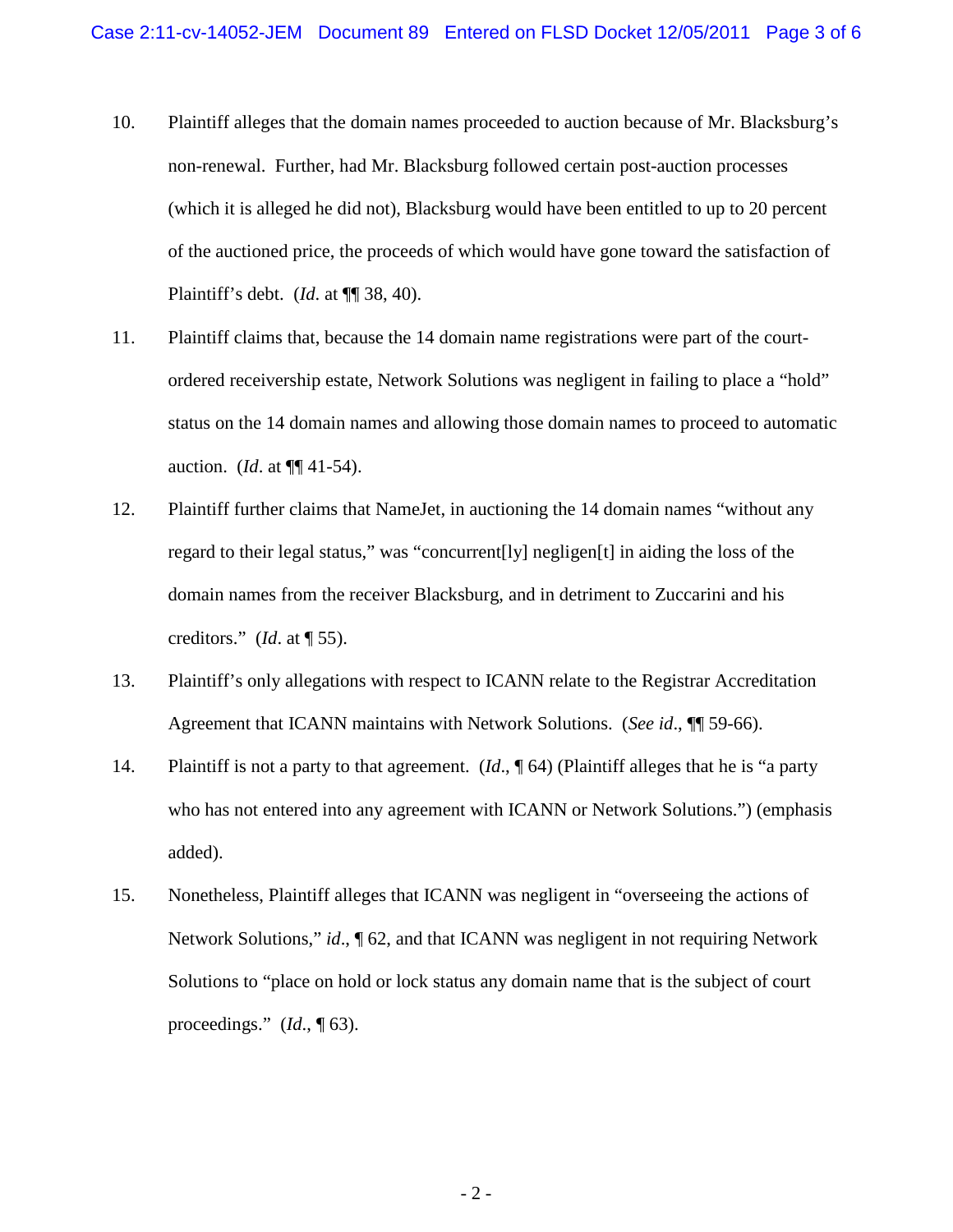### ICANN's Lack of Connection to Florida

- 16. ICANN does not have any office or other company facilities in Florida. (Atallah Decl. at  $\P(4)$ .
- 17. ICANN does not have any phone number or mailing address in Florida. (*Id*. at ¶ 5).
- 18. ICANN does not have any employee or staff member in Florida. (*Id*. at ¶ 6).
- 19. ICANN has not applied for any loan or opened any bank account in Florida. (*Id*. at ¶ 7).
- 20. ICANN has not owned any tangible personal property or real estate property or assets in Florida. (*Id*. at ¶ 8).
- 21. ICANN has not appointed any agent in Florida for service of process. (*Id*. at ¶ 9).
- 22. ICANN is not licensed to do business in Florida. (*Id*. at ¶ 10).
- 23. ICANN has never released any advertisement to the residents of Florida, nor has it released any advertisement in any magazine targeted at residents of Florida. (*Id*. at ¶ 11).
- 24. To the extent ICANN has witnesses who have knowledge of the facts alleged in the Amended Complaint, none of those witnesses are in Florida. (*Id*. at ¶ 12).
- 25. No contract exists between ICANN and Plaintiff John Zuccarini. (*Id*. at ¶ 13).
- 26. ICANN maintains a website that is located at http://www.icann.org. That website is operated from web servers physically located in El Segundo, California and Reston, Virginia. The website contains a wealth of information about ICANN, about the people who work for ICANN, and about the projects that ICANN has undertaken in connection with the Internet. The website also contains "links" to other information that is related to ICANN's activities. (*Id.* at ¶ 14).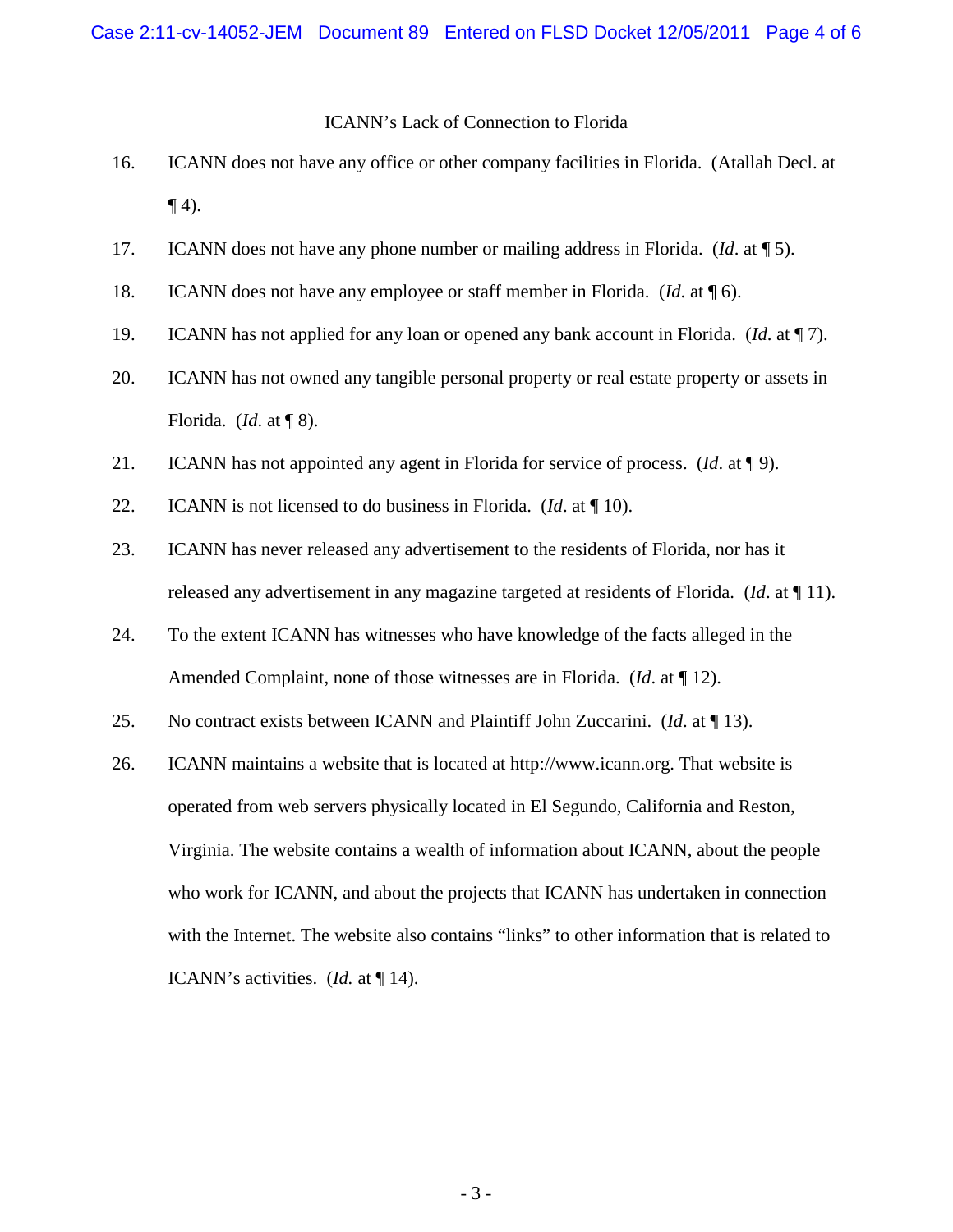27. ICANN does not offer anything for sale on its website; in fact, ICANN does not sell

anything. (*Id*.).

Dated: December 5, 2011 Respectfully submitted,

/s/ Maria Ruiz Maria Ruiz Kasowitz, Benson, Torres & Friedman LLP 1441 Brickell Avenue, Suite 1420 Miami, Florida 33131<br>Telephone: (786) 5 Telephone: (786) 587-1044<br>Facsimile: (305) 675-2601 Facsimile: (305) 675-2601<br>Email: MRuiz@kasow MRuiz@kasowitz.com Kathleen P. Wallace (Admitted *Pro Hac Vice*) Jones Day 555 S. Flower Street, 50th Floor Los Angeles, CA 90071<br>Telephone: (213) 489 Telephone: (213) 489-3939<br>Facsimile: (213) 243-2539 Facsimile: (213) 243-2539<br>Email: kwallace@iones kwallace@jonesday.com

*Attorneys for Defendant Internet Corporation for Assigned Names and Numbers*